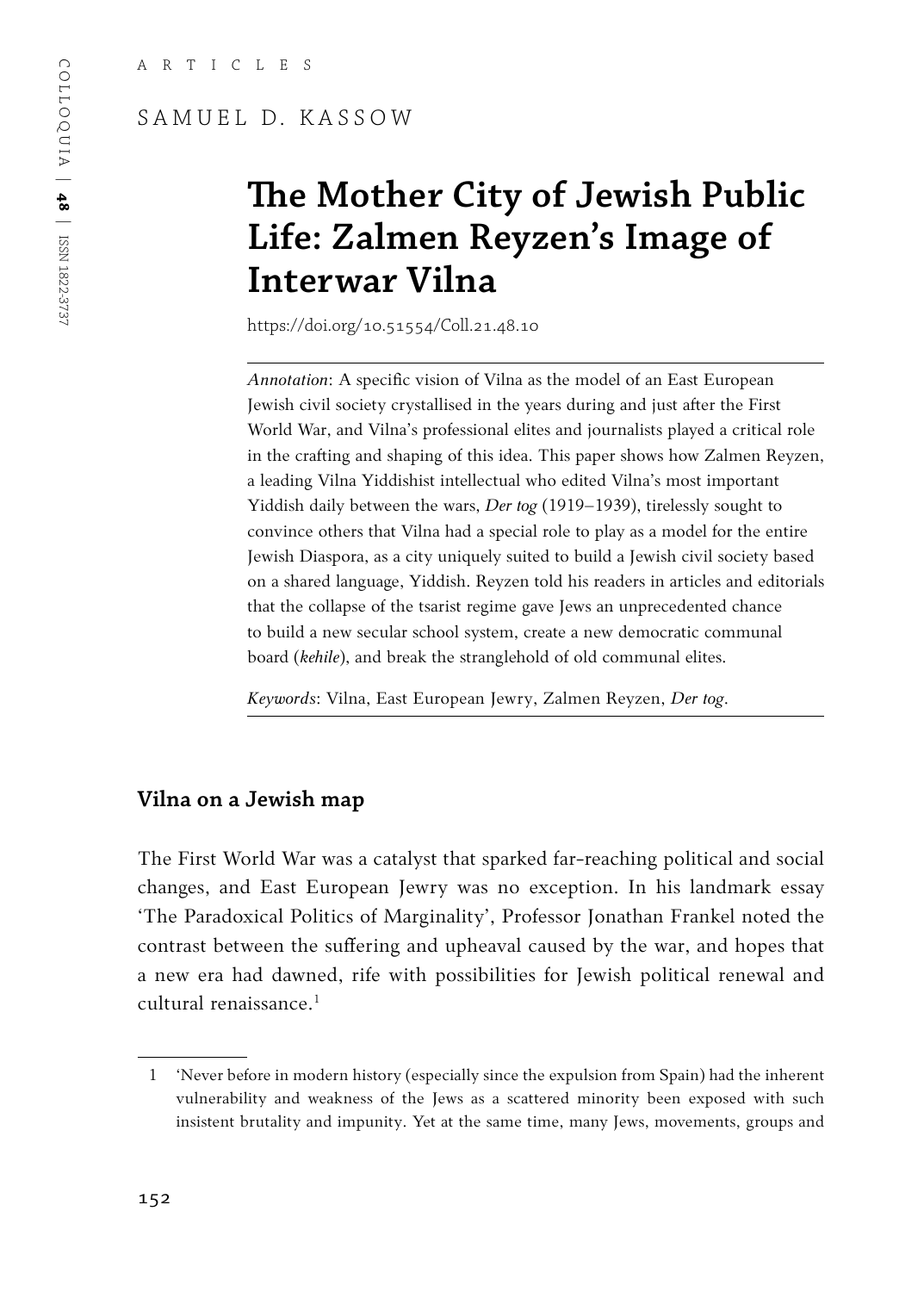In few places was this dynamic tension between upheaval and hope more noticeable than in Vilna, where Yiddishists and Diaspora nationalists saw Yerushalyim d'Lite, so important in the Jewish collective memory, as a lynchpin of a new vision of East European Jewish communal life. Even though the Jews in Eastern Europe lacked their own sovereign territory, they nonetheless had, to borrow Neil Jacob's term, 'geographicity', a Jewish map of perceived place that differed greatly from those of neighbouring peoples; few cities loomed larger on this Jewish map than Vilna.<sup>2</sup>

Jewish responses to these political disruptions and to the challenges of modernity were reflected not only in ideologies and the written word, but also in new notions of the role of key places, such as Vilna. The same communal and intellectual creativity that had made Vilna so prominent in the Jewish imagination before 1914, symbolised by the Vilna Gaon, the Haskala, and Jewish publishing and libraries, might now help inspire and bring together Polish Jewry that was very much a work in progress.3 Vilna might present, or so Reyzen, Weinreich and others hoped, a new self-reliant Jewish civil society in the Diaspora, where

individuals, came to the conclusion that the moment of emancipation had arrived. The Jewish people had it within their grasp to solve the Jewish Question.' Jonathan Frankel, 'The Paradoxical Politics of Marginality', *Studies in Contemporary Jewry*, Vol. III, Oxford, 1987, p. 4.

<sup>2</sup> In his history of the Yiddish language, Max Weinreich wrote: 'Even the geographic map of Jewishness is unique. Ashkenaz II is seemingly identical with Eastern Europe, but Vilna, thanks to the Gaon, the Maskilim of the nineteenth century, and the builders of Yiddish of the twentieth century, will have to figure on the map in larger letters than Vilnius, Viljn'ya, Wilno on a non-Jewish map. Lisa [in Polish, Leszno], Kotsk [Kock], Ger [Góra Kalwaria], Volozhin, Mir must be on every Jewish cultural-historical map; they are places too small to figure on a general map.' It is significant that for Weinreich, Jewish Vilna's greatest achievement in the 20th century is as a bastion of Yiddish. See Max Weinreich, *History of the Yiddish Language*, tr. by Shlomo Noble and Joshua A. Fishman, Chicago, 1980, p. 202. Quoted in Neil G. Jacobs, 'Introduction: A field of Jewish Geography', *Shofar*, Vol. 17, No 1, Special Issue: Studies in Jewish Geography (Fall 1998), p. 17.

<sup>3</sup> Litvaks, Galician Jews, Volhynian Jews and the Jews of Congress Poland, communities with very different historical experience and cultural profiles, were now thrown together in a reborn Poland. The consciousness of belonging to a common entity, Polish Jewry, developed gradually in the interwar period, but it was not easy. Nachman Mayzel, the editor of *Literarishe bleter*, noted in his postwar memoirs that 'getting these different tribes to come together and get along peacefully was far from an easy task. They were often not so willing to become part of the "Jewish melting pot"…' See Nakhman Meyzel, *Geven amol a lebn: dos yidishe kultur-lebn in Poyln tsvishn di beyde velt-milkhomes*, Buenos Aires, 1951, p. 17.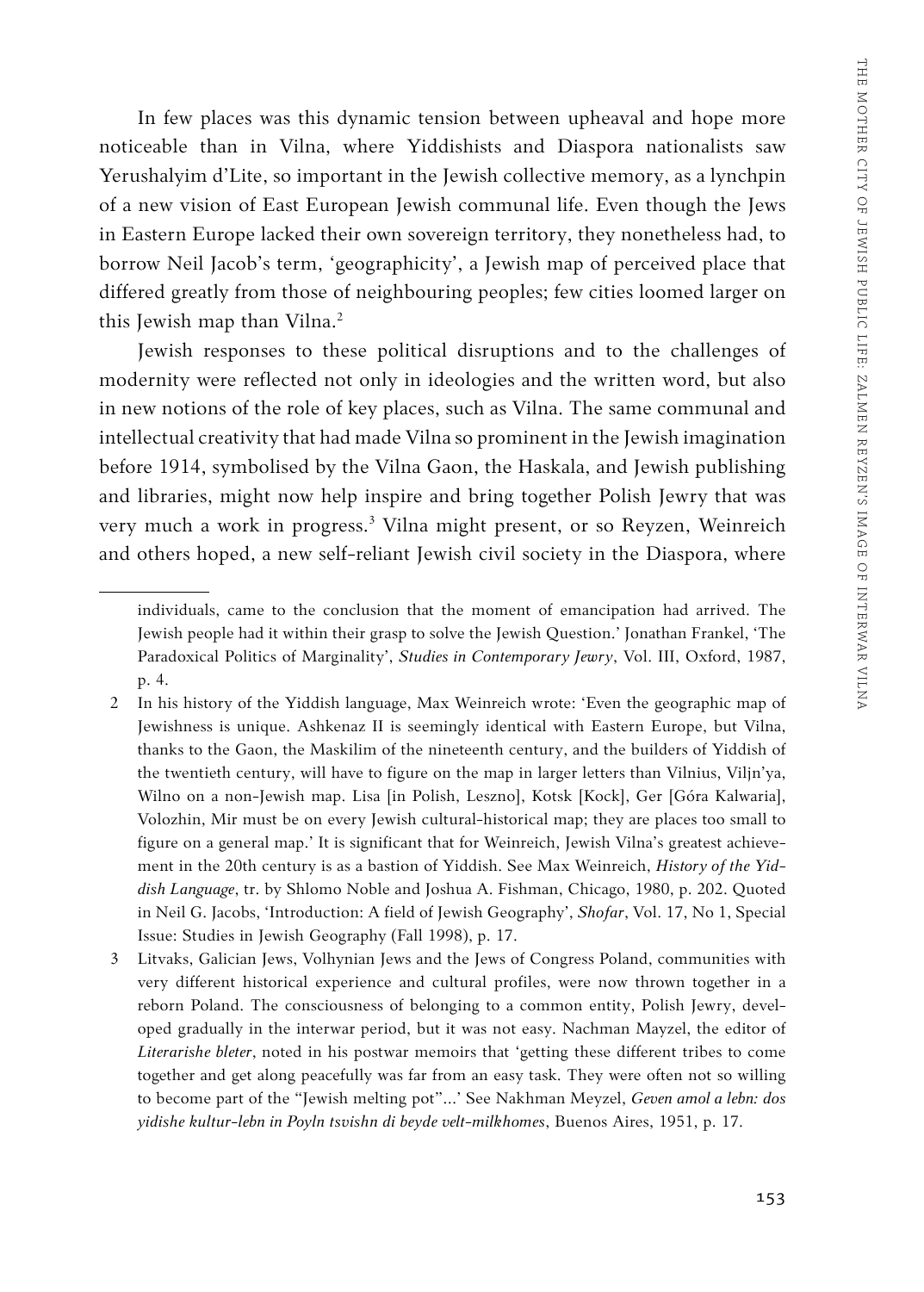a common language, Yiddish, and a shared ethos of communal service, would counterbalance inevitable (and acceptable) political differences.

For Max Weinreich, the director of the YIVO, what interwar Vilna possessed more than any other city was what he called 'the genius of place'.4 In 1937, Joseph Chernikhov declared that Vilna was Yavneh, the legendary yeshivah whose learning revived a Jewish world shattered by the destruction of the Second Temple. That same year, Zalmen Reyzen wrote that Vilna was the 'Mother City of Jewish Communal Life' (*Di muter shtot fun yidisher gezelshaftlekhkayt*).<sup>5</sup> On 14 July 1942, Zelig Kalmanovich wrote in his Vilna ghetto diary that Vilna was the 'Temple of Diaspora Jewishness'.<sup>6</sup>

One may well ask why they would make such claims, considering that one could just as easily have asserted that interwar Vilna was a provincial backwater: a poor city in a poor country, with only a fraction of the Jewish population of cities like Warsaw or Lodz, a centre neither of the Yiddish press nor Yiddish theatre.7 The answer to this question lies in the perception that what Vilna lacked in numbers or in wealth, she recouped in the unique circumstances of her

<sup>4</sup> Ephim Yeshurin, *Vilne: a zamlbukh gevidmet der shtot* Vilne, New York, 1935, p. 323. This genius of place, Weinreich asserted, was why the YIVO was in Vilna, and not in wealthier cities like New York or Berlin. It was reflected in the interplay of urban space and memory, of regional identity, and a gorgeous natural setting, of Jewish pride in the Jerusalem of Lithuania, and a keen awareness of the other peoples who lived in Vilnius (the Lithuanians), Wilno (the Poles) and Vilnya (the Belarussians).

Genius of place, Weinreich implied, integrated past and present, encouraged the instrumentalisation of collective memory to create a new secular Jewish life based on deep respect for, rather than wholesale rejection of, the past, an implicit rejection of the Soviet model of Yiddish culture. A key case in point was the instrumentalisation of the memory of the Vilna Goen in order to legitimise Vilna's unique ability to synthesise tradition and modernity.

<sup>5</sup> *Vilner tog*, 13 November 1937.

<sup>6</sup> Zelig Kalmanovich, 'Togbukh fun Vilner Geto', *Yivo-bleter*, Vol. 3, 1997, p. 76–77. By this time, Kalmanovich had largely renounced his previous support of secular Yiddish culture. 'When God decided to destroy Jewish Vilna, perhaps he had a purpose, to hasten the redemption, warn those who can still be warned, tell them that there is no hope in the Diaspora. Jewish Vilna was a model, an example for a Jewish community with its own unique culture in the Diaspora. But many, too many did not see the dangers that lurked in this culture. And now the temple of Goles Yidishkayt is ruined, her temple is forever destroyed … One didn't need the present khurbn to predict the destruction of Vilna Jewry.'

<sup>7</sup> For a book that rejects the view of Vilna as a centre of Yiddishism, see Susanne Marten-Finnis, *Vilna as a Center of the Modern Yiddish Press 1840-1928*, Berlin, 2004.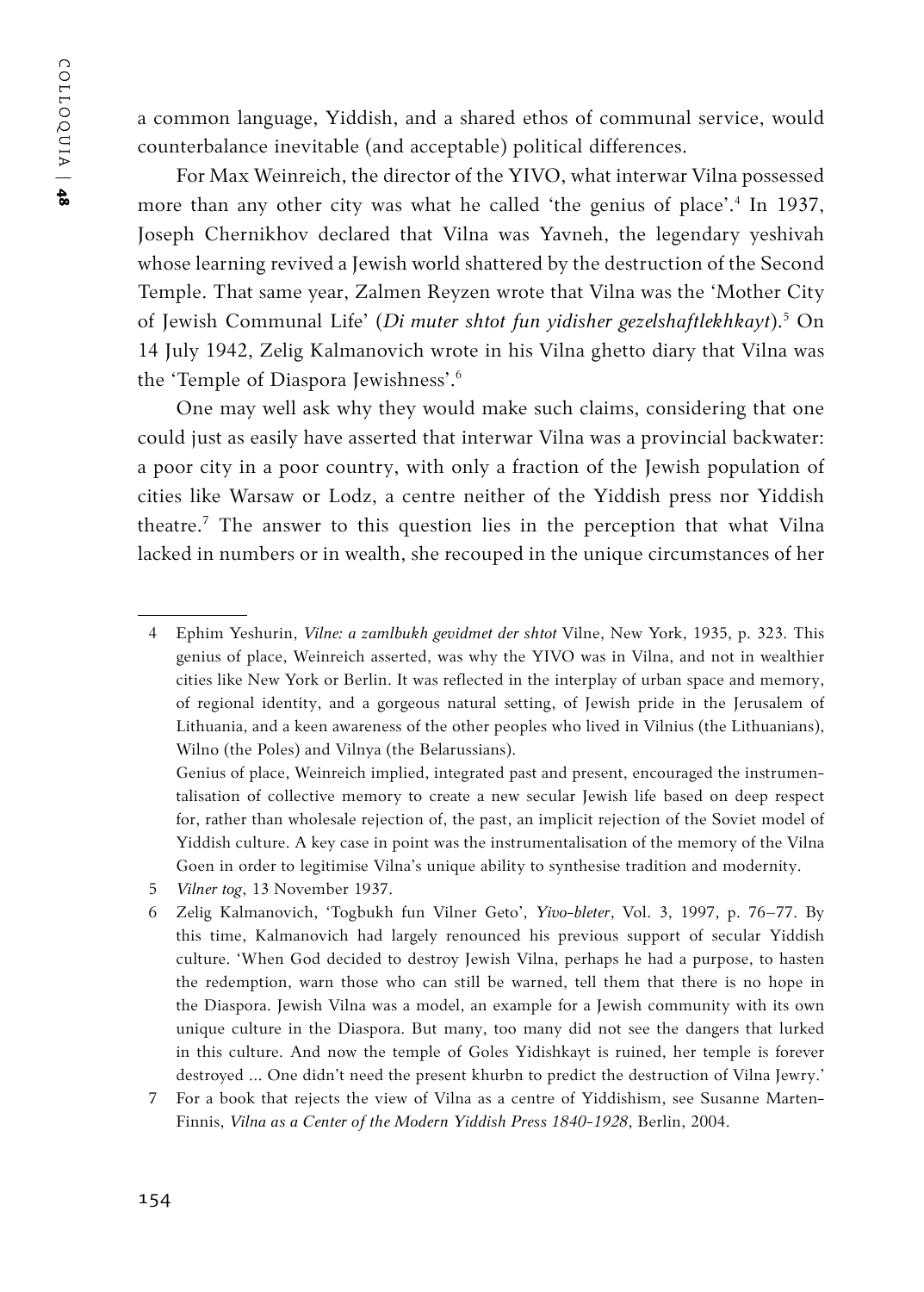civic life. Indeed, it was her very poverty, various writers claimed, that made her civic achievements so much more significant.8

One might also cite yet another reason for such claims for Vilna's salience. Lithuanian Jewry, which before the war had been a two-million-strong united Jewish tribe within the Russian Empire, suddenly found itself split between the USSR, Poland, Lithuania and Latvia. Faced on the one hand with a new competing centre of Soviet Yiddish culture (Minsk), and on the other with a major Jewish centre marked by deep cultural and linguistic divides (Warsaw), Vilna emerged as a symbol of Litvak continuity, a special place which, by dint of its geographical position and its Jewish past, had a new mission to fulfil.<sup>9</sup>

To realise this vision of 'genius of place' required a major mobilisation of communal activists, drawn from the ranks of the city's doctors, lawyers, engineers, writers, journalists and local leaders. During the First World War and its aftermath, few of these activists were as dedicated to this new vision of Vilna as Zalmen Reyzen, who worked tirelessly to harness Vilna's 'genius of place' to wider national goals. Like many of the other '*klal-tuers*' (communal activists) who came to the fore at this time, Dr Tsemakh Szabad, Dr Yankev Vygodski and others, Reyzen was a 'Vilner' by choice not birth, a choice that underscored Vilna's reputation as 'the big city' in Jewish Lithuania (Lite), the city that brought together a critical mass of aspiring writers, doctors and lawyers, and turned them into a new Jewish intelligentsia.<sup>10</sup>

<sup>8</sup> For a good study of the dialectical tension between poverty and cultural creativity in Vilna's image in the 19th century, see Shmuel Verses, 'Di shtot Vilne in shpigl fun der hebreisher haskole-literatur' in David E. Fishman (ed.), *Yivo-bleter*, New Series, Vol. II, p. 9–26. In 1930, Dr Tsemakh Szabad made the same point about interwar Vilna. See 'Vilne amol un haynt', *Der Vilner*, 1930.

<sup>9</sup> For a superb discussion of 'Lite' (Jewish Lithuania) in the Jewish imagination, see Vladimir Levin and Darius Staliūnas, '*Lite* on the Jewish mental maps', in Darius Staliūnas (ed.), *Spatial concepts of Lithuania in the long nineteenth century*, Boston, Academic Studies Press, 2016.

<sup>10</sup> For a good discussion of Vilna as the 'big city' in the Litvak space and as a magnet for aspiring young men, see Mikhl Astour, 'Di yidish-veltlekhe Vilne', in: Moshe Khezkuni-Shtarkman (ed.), *Khesed l'Avrohom, Sefer ha-yovel le-Avrohom Golomb*, Los Angeles, 1969–1970, p. 319–333.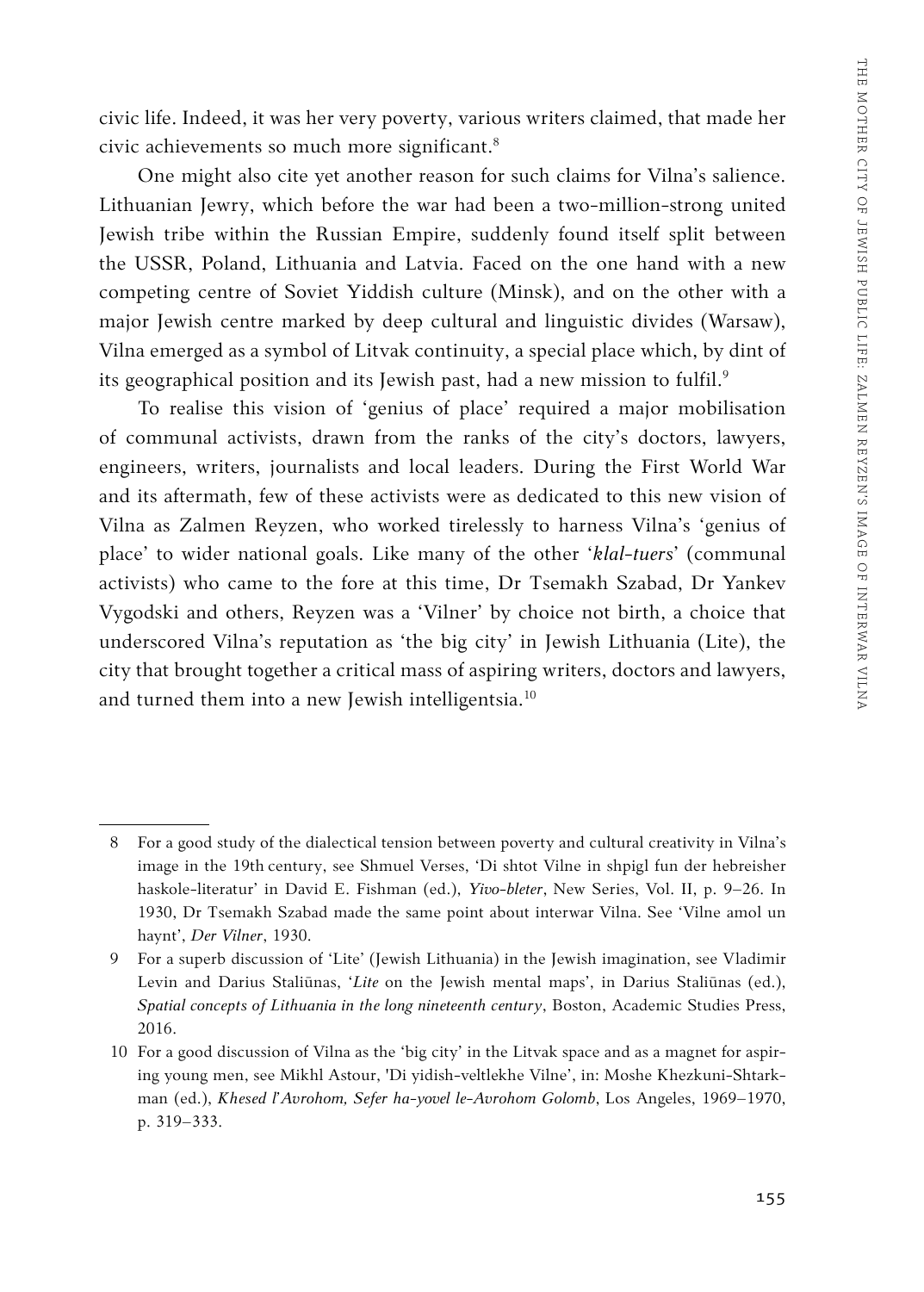#### **Zalmen Reyzen in Vilna's Jewish life**

It was during the First World War that Zalmen Reyzen first attracted notice in Jewish Vilna. In his memoirs of Vilna, Hirsz Abramovich recalls his first impressions of Zalmen Reyzen.<sup>11</sup> It was late in 1915. Vilna had just been occupied by the Germans. The Russians were gone. The city's economy had collapsed, Jews were starving, and the city's political future was up in the air. Most of the established elites, bankers, leading merchants, even Vilna's most respected rabbi, Khaim Oyzer Grodzenski, had left the city with the retreating Russian army.12 In this atmosphere of uncertainty, Zalmen Reyzen showed up at the meetings of the Russian-speaking Jewish intelligentsia that took place at the home of Leyb Kadison. Although Reyzen, the 28-year-old younger brother of the famed Yiddish writer Avrom Reyzen, had already written a Yiddish grammar, and, on the eve of the war, had compiled a lexicon of Yiddish writers, he was still a relative unknown.<sup>13</sup> But he argued with fervour and passion that the Jewish intelligentsia had to abandon Russian and start speaking the language of the Jewish masses, Yiddish. Vilna's future no longer lay with Russia, and the Jews faced a well-organised, determined and chauvinistic Polish community, determined to control the city's future. Jews, Reyzen argued, had to present a common front behind a common language. Whoever determined Vilna's future, be they the Germans or the Allies, had to see the Jews as a people, as a nation, and not just as members of a religious group.<sup>14</sup>

<sup>11</sup> Hirsz Abramowicz, *Farshvundene geshtaltn*, Buenos Aires, 1958, p. 172.

<sup>12</sup> Yankev Vygodski, *In Shturm: zikhroynes fun di okupatsye-tsaytn*, Vilna, 1920, p. 17–18. Vygodski accused the previous communal leadership of 'abandoning' the community. Reyzen himself viewed the departure of the old elites in 1915 as a positive development, since it made it easier to establish a new kind of civil society in Vilna based on Yiddish. See 'Shteyt oyf der vakh', *Letste nayes*, 1918, p. 209.

<sup>13</sup> For an informative overview of Reyzen's life by someone who knew him well, see Dr Michael Astour, 'Zalmen Reyzen 1887–1941', *Oyfn shvel*, 1985, p. 260. His older sister Sore Reyzen would also achieve recognition as a Yiddish writer. Reyzen was born in Koidanov in 1888, attended kheder and a Russian school in Minsk, where he acquired a thorough knowledge of Russian literature, but unlike so many other Jewish students who attended such schools, he showed little interest in acculturation. Under the influence of his brother and Khaim Zhitlovsky's articles, he became an avid Yiddishist.

<sup>14</sup> Much was at stake here. If the new German occupying authorities saw Vilna Jewry as a *konfessionsgemeinde*, a religious community, and not as a distinct national group, with the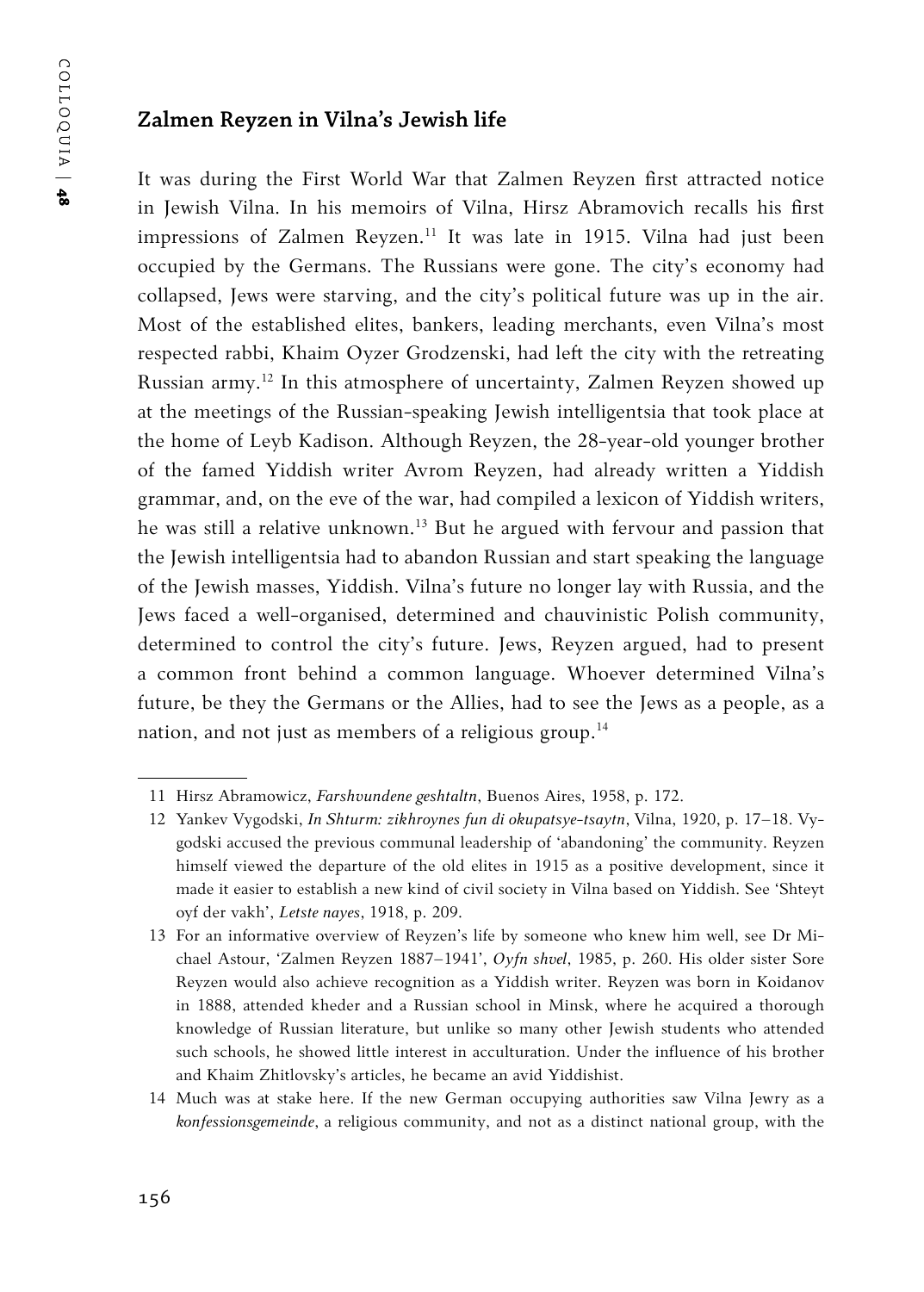National self-interest no longer permitted the spectacle of a people split between a Russian-speaking intelligentsia and a Yiddish-speaking mass. Jews had to show the German occupiers and all other parties that they were united, and not a hapless rabble passively allowing others to decide their fate. Influential figures like Dr Tsemakh Szabad, a Russian speaker, saw the logic of Reyzen's argument, and agreed that Jewish doctors and lawyers, the new leaders of the community who had replaced the old elites that fled in 1915, now had to give up Russian, at least in the public sphere, and switch to Yiddish. At the age of 50, for the first time in his life, Szabad began to write in Yiddish.

From that point on, and right up to 1939, when he would be arrested and later murdered by the Soviets, Reyzen was a major figure in Vilna's Jewish life. He wore many hats: as a fighter for the Yiddish school system; as a compiler of a new edition of the lexicon of Yiddish literature; as a patron and mentor of the writers group Yung Vilne; as an author of textbooks and anthologies; as a leader of the YIVO; and as an activist of the Democratic Party, Vilna's version of the Folkspartey.15 But perhaps his most important activity was his role as an editor: of newspapers like the wartime *Letste nayes*, and then from 1919 to 1939 of Vilna's flagship Yiddish daily, *Vilner tog*, and also of ground-breaking historical anthologies and almanacs, such as the 1,000-plus-page 1922 'Chronicle of War and Occupation' (*Pinkes fun* 

same legal standing in the city as the Poles, who made up almost half the population, then they might well leave the administration of relief activities and local education in Polish hands. With Vilna's economy in ruins, with an influx of destitute refugees, the new leadership that replaced the old elites not only had to feed the hungry, but also take advantage of the changed political situation to build new Jewish institutions, such as secular Jewish schools in Yiddish and Hebrew, a new Yiddish theatre, etc. Another issue was the rivalry between Poles and Lithuanians over the future of the city. During the German occupation, looking ahead, Vilna Jewish leaders believed that Jews had a vital interest in securing a 'seat at the table' when Vilna's future was discussed, and this bolstered the case for securing formal recognition as a national group. In this regard, see the important article by Marcos Silber, 'Ha-hanhaga ha-politit ha-yehudit be-Vilna v'ha-makhloket al demuta shel ha-medina ha-litait ha-mitgabeshet, 1915–1918', in: *Historia: ktav- et shel ha khevra ha-historit ha-yisraelit*, Vol. 33, 2014, p. 117–156. See also Samuel Kassow, 'Jewish Communal Politics in Transition', Deborah Dash Moore (ed.), in: *Yivo Annual*, 20, Chicago, 1991; Samuel Kassow, 'Zalmen Reyzen un zayn gezelshaftlekh-politishe arbet, 1915–1922', in: David E. Fishman (ed.), *Yivo Bleter*, New Series, Vol. II, p. 67–99; Tsemakh Szabad, 'Iberzikht', in: *Vilner zamlbleter*, Vol. 2, 1918.

<sup>15</sup> For a bibliography of Reyzen's numerous articles and publications, which is far from complete, see David Fishman, 'Bibliografye fun Zalmen Reyzen's verk', in: David E. Fishman (ed.), *Yivo Bleter*, New Series, Vol. II, p. 99–125.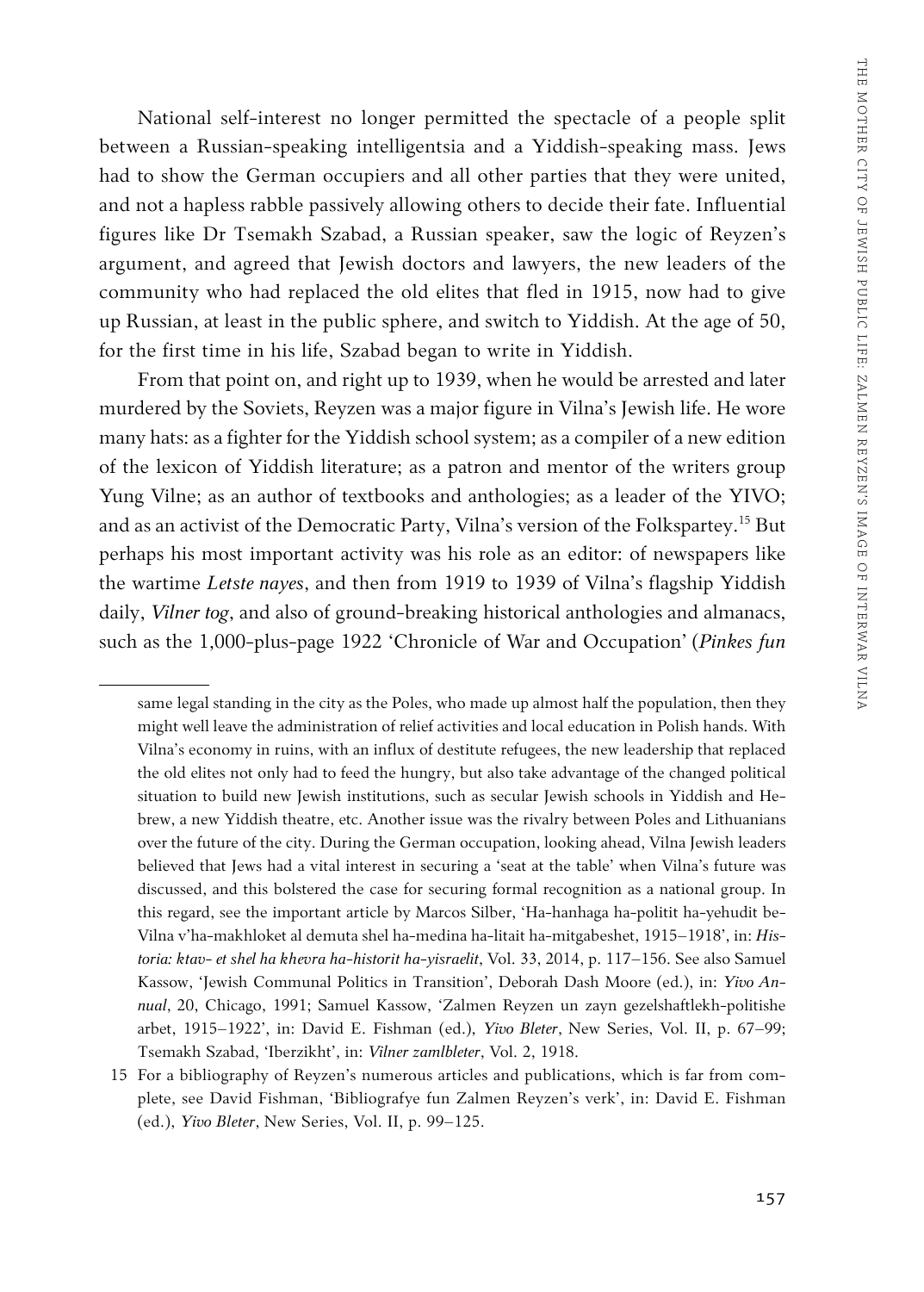*di yorn fun milkhome un okupatsye*). And above all, Reyzen was known as Mr Yiddish, in a city that was called the capital of Yiddishland. Looking back on her year in Vilna in 1938 and 1939, the late historian Lucy Dawidowicz recalled that Reyzen was 'the most enthusiastic Yiddishist I ever met'.16

#### **Zalmen Reyzen's** *Nusekh Vilne* **(the Vilna Way) activities**

In *Letste nayes*, between 1916 and 1918, and then in *Tog*, from 1919 until 1939, Reyzen developed and honed his idea of what would become *Nusekh Vilne* (the Vilna Way). He did so in a way that underscored the important interplay of medium and message. As early as 1916, *Letste nayes* featured a new Yiddish orthography and a new Yiddish syntax, purged of Germanisms.17

During these years, in *Letste nayes* and then in *Tog*, Reyzen told his readers in articles and editorials that the collapse of the tsarist regime gave Jews an unprecedented chance to build a new secular school system, create a new democratic communal board (*kehile*), and break the stranglehold of old communal elites. The turmoil also presented a golden opportunity to modernise the Yiddish language, and fashion a new creative Jewish secular culture.

Indeed, Reyzen stressed in his editorials and articles, culture was at least as important as politics in this process of national renewal. Even as politics divided the Jewish community, which was entirely natural, culture could act as a counterweight, and help hold the community together.<sup>18</sup> And in this regard as well, Yiddish would play a key role.

<sup>16</sup> Lucy S. Dawidowicz, *From that time and place: a memoir*, New York, London, 1989, p. 84.

<sup>17</sup> Abramowicz, *Farshvundene geshtaltn*, p. 172–174; A. Y. Goldshmit, 'Di yidishe prese in Vilne', *Pinkes fun der historisher-etnografisher gezelshaft* (hereafter, *Pinkes*), Vilna, 1922, p. 583–590. On Reyzen's lifelong crusade to improve and modernise Yiddish, see Dr Mordkhe Schaechter, 'Zalmen Reyzen, der shprakhboyer', in: *Oyfn shvel*, 1985, p. 260.

<sup>18</sup> After the murder of Alef. Vayter (Aizik-Mayer Devenishki) in the Polish pogrom on 19 April 1919, Reyzen and Shmuel Niger, who was with Vayter when he was killed and narrowly escaped death himself, edited a memorial volume for Vayter, *Vayter-bukh.* In his article on Vayter's life, Reyzen quoted extensively from Vayter's introduction to the first issue of *Literarishe Monatsheftn* in 1908, where he emphasised the key role that Jewish culture had to play as a counterweight to political divisiveness. See Zalmen Reyzen, Shmuel Niger (eds.), *Vayter-bukh: tsum ondenk fun A. Vayter*, Vilna, 1920, p. 57.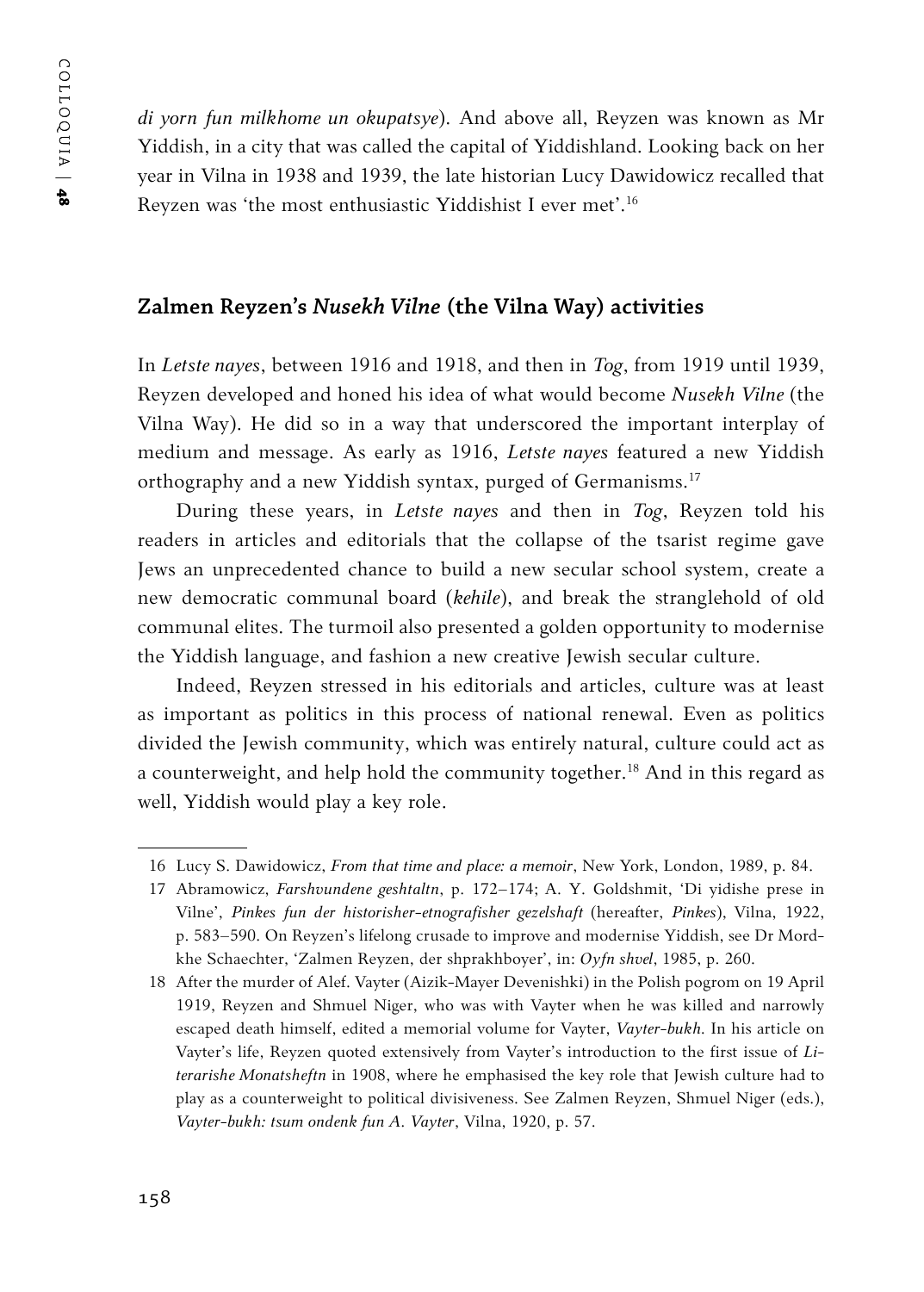Pride of place in this vision went to the building of a new system of Yiddish secular education that included secondary schools as well as primary schools and kindergartens. In 1916, as conflicts between Hebraists and Yiddishists escalated within Vilna's key education committee, the Mefitsei Haskole, Reyzen joined Tsemakh Szabad and others in setting up the TBK (*Tsentrale bildungs komitet*) to organise a network of Yiddish schools.19 Right up until 1939, Reyzen would work tirelessly for these Yiddish schools, which he considered to be the community's greatest achievement. Breaking with Bund, Reyzen stressed that these Yiddish schools had to depend on the support of all sectors of the population, and not just the workers.<sup>20</sup> Indeed, throughout the interwar period, Yiddish education in Vilna, unlike in Warsaw and Lodz, could rely on the support of wide sectors of the community, rather than the narrow base of Bund and the left Labour Zionists.

In addition to schools, Reyzen envisioned a Yiddish culture that aimed big, that embraced theatre and music as well as literature and journalism, and that offered the best of world literature and theatre in Yiddish translation. If Jews failed to develop that linguistic loyalty and that cultural commitment, no promises of national rights, whether made by Germans, Poles, the Allies or anybody else, had any value. $21$ 

On the other hand, Yiddish high culture and quality Yiddish theatre, the Vilna Troupe, or S. Ansky's 'The Dybbuk', would convince non-Jews to rethink their negative stereotypes of Jews as parasitical hucksters, and begin to see them as rightful neighbours, and not harmful aliens.<sup>22</sup> For example, Reyzen argued, the Vilna Troupe, which began performing in war-ravaged Vilna in 1916, played

22 Zalmen Reyzen, 'Der Dybbuk un di Yidish-Poylishe farshtendigung', in: *Tog*, 1921, No 6.

<sup>19</sup> Reyzl Valt, 'Der kamf in der khevre mefitsey haskole in Vilne 1915–1917', in: *Yivo Bleter*, 1937, p. 420–432; also Y. Rubin, 'Der yidisher tsentraler bildungs komitet in Vilne', in: *Pinkes*, p. 715–722.

<sup>20</sup> Zalmen Reyzen, 'Di yidishe shul un di yidishe gezelshaft', in: *Di naye shul*, 1921, p. 5.

<sup>21</sup> 'The non-Jewish world will recognise our national rights only after we are ready to do so as well. As long as contempt for Yiddish permeates our internal discourse and public life, as long as Yiddish is not the obligatory language of business in our communal institutions, as long as the Jewish middle class fails to realise that a Jewish school system in Yiddish, yes, in Yiddish, is a matter of life and death for us Jews, then no amount of treaties and declarations issued by others will guarantee us our rights.' See Zalmen Reyzen, 'Ineveynigste bafrayung', in: *Tog*, 1919, No 49.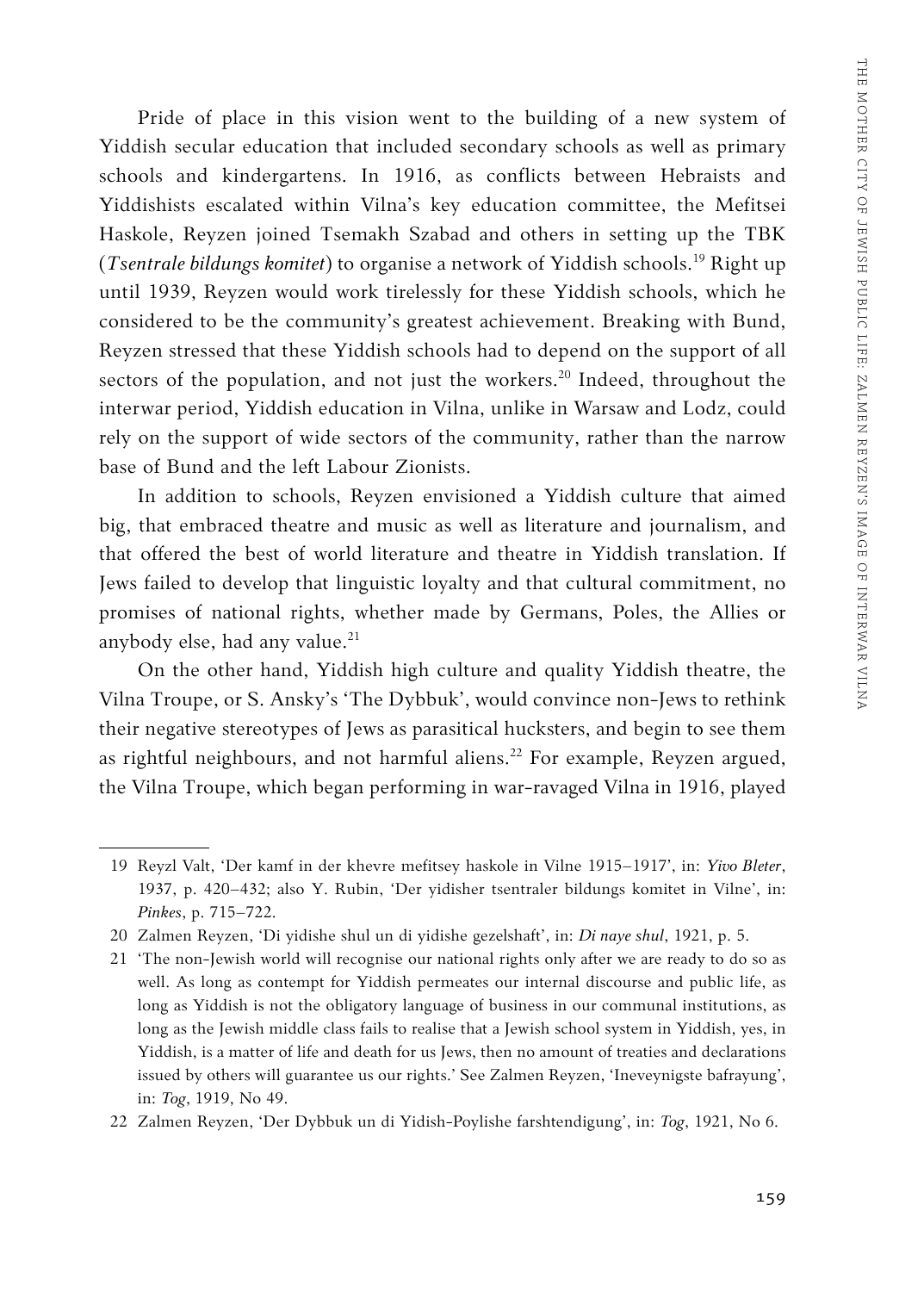a major role in convincing the Germans that the Ostjuden were indeed a national group, and not an inchoate rabble.<sup>23</sup>

This commitment to culture went hand in hand with Jewish pride and self-respect. In this regard, Lithuanian Jewry in general, and Vilna Jewry in particular, was particularly well suited, Reyzen believed, to serve as an example to Jews in other parts of Eastern Europe during a time of war, turmoil and dislocation. Assimilation had been much weaker in Vilna than in Congress Poland or Galicia, where large sectors of the Jewish intelligentsia had adopted Polish culture. To be sure, Reyzen admitted, the Vilna Jewish intelligentsia had indeed gravitated towards the Russian language and culture before the First World War. But since there were so few Russians in the region, this form of acculturation did not distance them as much from the Jewish masses as was the case in Congress Poland.24

If Yiddish was to become a new pillar of the Jewish community, then it stood to reason, Reyzen declared, that the time had also come to build a Yiddish university. And where else could this be but in Vilna?

It was Vilna that first showed understanding and support for the cultural needs of a living Jewish people. It was Vilna that created a solid network of Jewish schools that exists nowhere else in the world. It was Vilna that was the first to have the courage to establish a modern national secondary school, without letting itself be intimidated by the assimilatory tendencies of the Jewish bourgeoisie. It was Vilna that organised pedagogical courses whose breadth and depth are unrivalled in the entire Jewish world. It was Vilna that bridged the chasm between the intelligentsia and the folk. In short Vilna is the centre of all the positive cultural accomplishments at the present time…and so right now Vilna is justified in claiming to be the spiritual leader of East European Jewry 25 [emphasis added by *S. D. K*].

<sup>23</sup> Moshe Shalit and Tsemach Szabad (eds.), *Vilner zamlbukh*, Vol. II, Vilna, 1918, p. 165–173. Reyzen wrote that 'The Vilne Troupe won respect not only from Jews but also from non-Jews, who had regarded us as a freakish object of curiosity. The Vilne Yiddish Theatre was a pleasant surprise. It demonstrated the maturity of our culture and highlighted the fact that we had a distinct national identity. We can say without any hesitation that the Vilna Troupe greatly raised our prestige in the eyes of the non-Jews.'

<sup>24</sup> Zalmen Reyzen, 'Litvishe un poylishe yidn', *Letste nayes*, 1918, No 9; 'Avek mit der russifikatsiye', *Di vokh*, 1919, No 1.

<sup>25</sup> Z. R. 'A yidishe universitet in Vilne', *Tog*, 1920, No 75.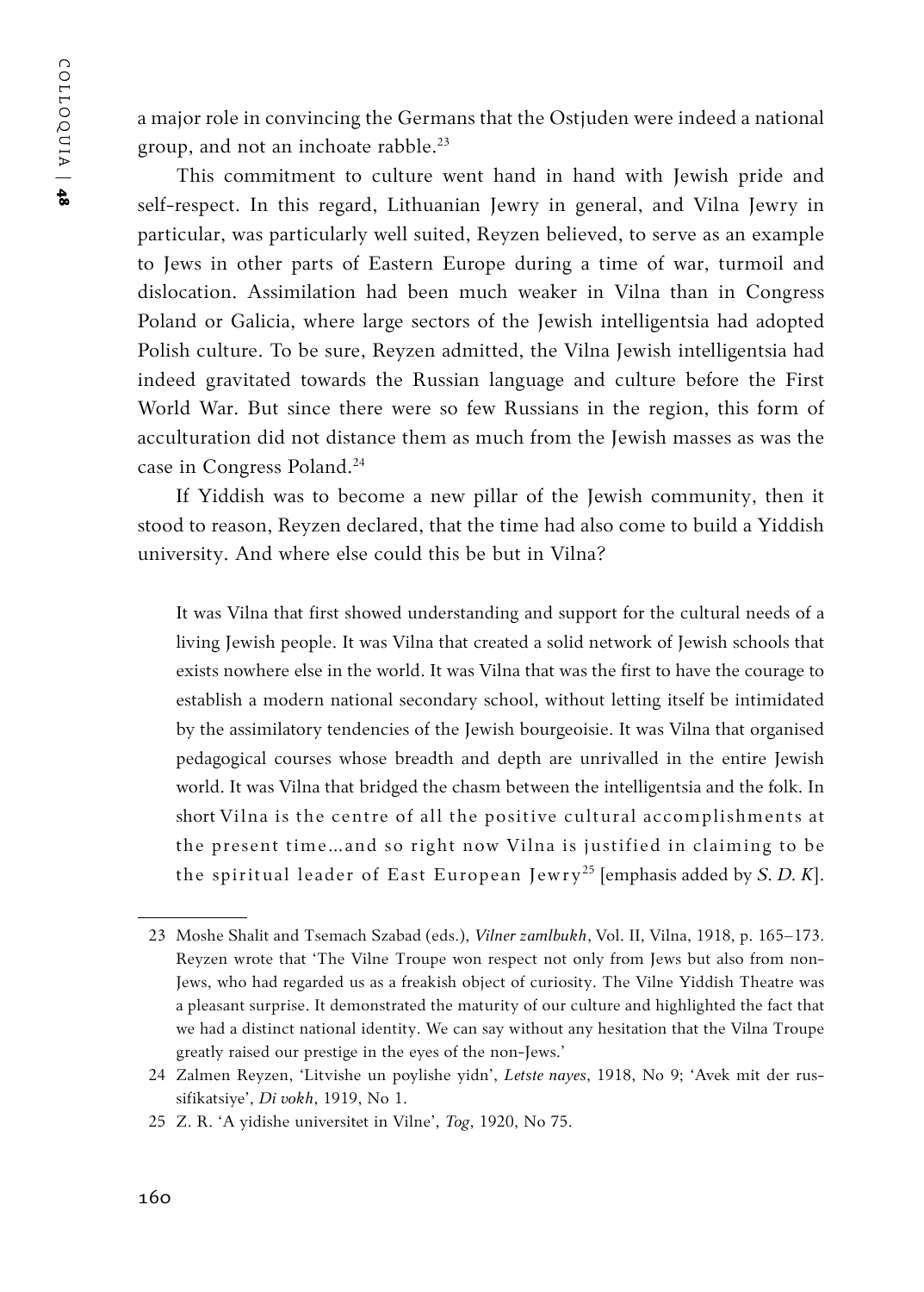### **Political agendas in Vilna after the First World War and the formation of Jewish civil society**

When the Polish legions pushed out the Bolsheviks on 19 April 1919, they embarked on a bloody pogrom. Fifty-five Jews were killed, hundreds were injured, and Polish soldiers and civilians plundered Jewish property. One of the victims was the Yiddish writer A. Vayter, a blow that shocked the entire community, and especially Reyzen.<sup>26</sup> Accentuating Jewish anger at their Polish neighbours, the Polish mayor, Witold Abramowicz, who was known as a liberal and a decent man, denied in an interview with Reyzen a few days later that a pogrom had even happened!<sup>27</sup> During the entire interwar period, 19 April would stand out as a date that would symbolise the deep psychological chasm between Jews and Poles in the city. For Poles, this was a day of celebration; for a Jews, a reminder of the worst violence that the community had ever experienced in its centuries-long history.

After the pogrom, various fact-finding commissions arrived in Vilna, the Morgenthau Commission, the Samuels Commission, to investigate what happened.28 In the pages of the newly formed *Vilner tog*, Reyzen contemptuously rejected Polish claims that Jews had attacked the Polish army. The Poles had better learn the difference, he warned with an eye on the Allies and the fact-finding commissions, between Lithuanian Jews and the Polish Jewish assimilationists that they had been used to dealing with. Lithuanian Jews were comfortable in their own skin, proud to be Jewish, and were determined to demand, and not beg for, their rights.

For a time, the Polish-Lithuanian dispute over Vilna, and Poland's fraught relationship with the Allies and the League, made Vilna Jews believe that they

<sup>26</sup> See Khane Gordon-Mlotek, 'Der toyt fun A. Vayter un zayne nokhfolgn', David E. Fishman (ed.), *Yivo Bleter,* New Series, II, p. 43–65. After the armistice in November 1918, the city was briefly occupied by newly organised Polish forces, who were in turn driven out of the city by the Red Army in January 1919. The Poles returned in April of that year.

<sup>27</sup> 'A geshprekh mit H. Witold Abramowicz', *Tog*, 1919, No 21. Abramowicz insisted that what happened was no pogrom, but rather the inevitable violence and casualties sparked by intense house-to-house fighting between the Polish legions and the Bolsheviks, who, he insisted, were supported by many, to o many, Jews. This became a common Polish explanation of these events.

<sup>28</sup> A good contemporary account of the pogrom and the various investigating commissions is in S. Gordon, 'Di poylishe okupatsiye un di yidn', *Pinkes*, p. 279–325.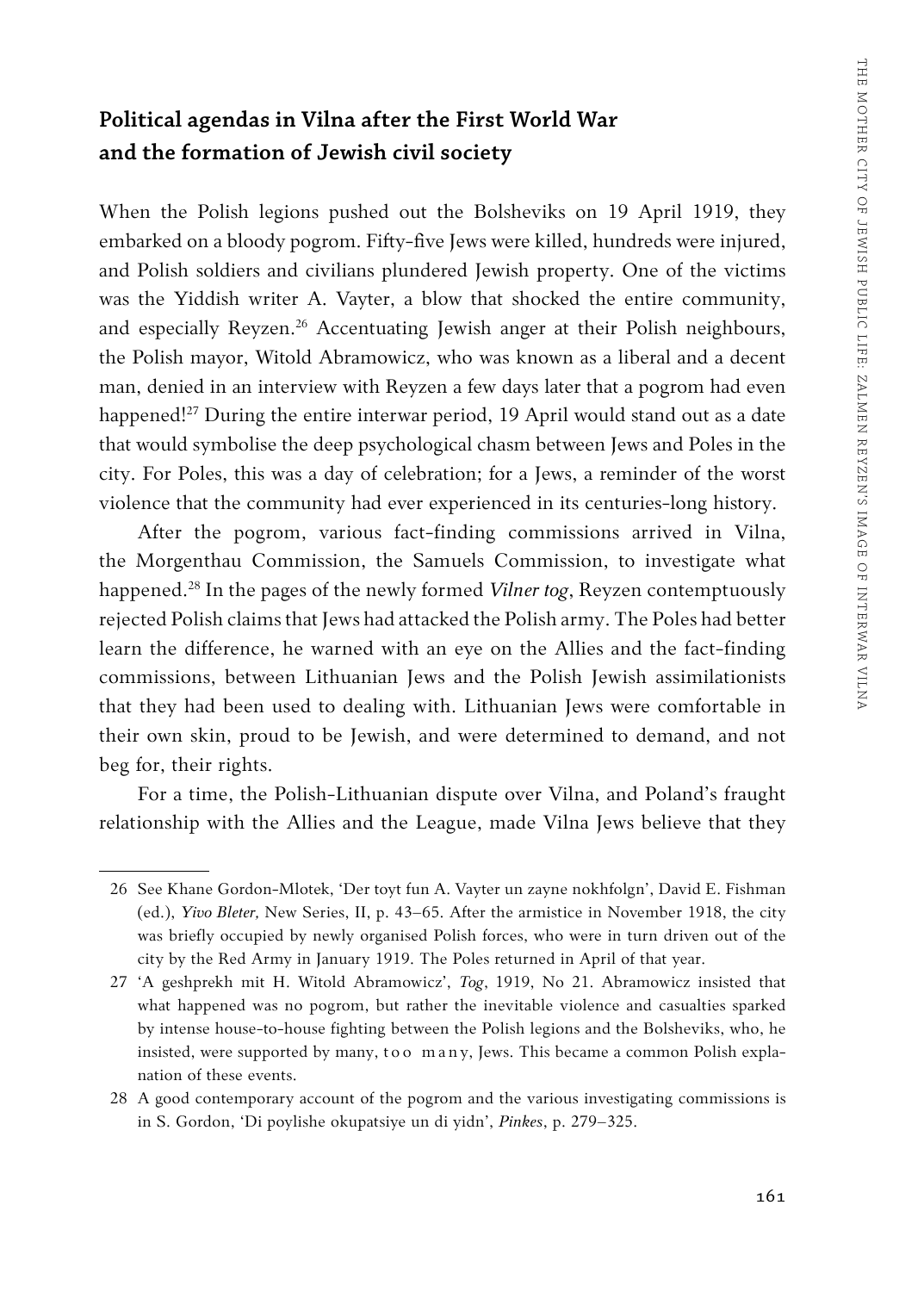COLLOQUIA | COLLOQUIA | 48

had some room to manoeuvre.<sup>29</sup> Reyzen urged the Jewish community to use this room to the full: if Reyzen had his druthers, Vilna would have ended up in a democratic Russia with all minorities guaranteed cultural autonomy. Second choice was to be part of Lithuania, a Lithuania which would be a *nationalitätenstaat* rather than a *nationsstaat*, a multi-national state rather than an ethnic nation-state, where Lithuanian, unlike Polish, culture would not be strong or attractive enough to tempt Jews with acculturation and assimilation. The last thing Reyzen wanted was for Vilna to become part of a Polish ethnic nation-state, which is what eventually happened.

In the process, Reyzen faced some bitter disappointments. He had dreamed of a strong *kehile*, a community council, democratically elected, by men and women, to create a new model of Jewish autonomy. Such a *kehile* would stand in a symbiotic relationship with a Yiddish revival: state support of Jewish autonomy would provide employment opportunities in municipal offices and schools, and lend an element of *takhles*, real tangible benefits, to Yiddish education.<sup>30</sup>

Reyzen's hopes fell short. There were democratic elections in December 1918, when, for the first time in Jewish communal elections, women could vote. A short time after these elections took place, the Bolsheviks occupied Vilna, and the *kehile* suspended its activities, which only resumed when the Poles recaptured Vilna in April 1919.

Reyzen himself was elected on the ticket of the newly formed Democratic Party, a Vilna variant of the Folkspartey, based on Dubnovian principles of Jewish national autonomy in the Diaspora.<sup>31</sup> It won only five delegates in the 80-member *kehile*, which was almost equally divided between a left-centre

<sup>29</sup> On this, see Reyzen's introduction to *Pinkes*, Vol. IV, V.

<sup>30</sup> 'Di yidishe shul un di eltern', *Der tog*, 1919, No 77.

<sup>31</sup> The Vilna Democratic Party grew directly out of Kultur Fareyn, which was founded in 1917, and in which Reyzen played a leading role. See B. Halperin, 'Der yidisher kultur fareyn in Vilne', *Pinkes*, p. 689–701. It is telling that although the Vilna Democratic Party included some of the most popular and respected pillars of the Jewish community, such as Dr Tsemakh Szabad, it never gained much electoral support. One might speculate that the very factors that made Folkists like Szabad and Reyzen so effective, a commitment to *doigkayt*, dedicated devotion to routine, daily communal work, also undercut their appeal at the ballot box. Bundists and Zionists of all stripes were also active in communal work, but at the same time they offered a stirring vision of Zion or of socialist revolution. Folkist pragmatism, whatever its virtues, lacked that romantic panache.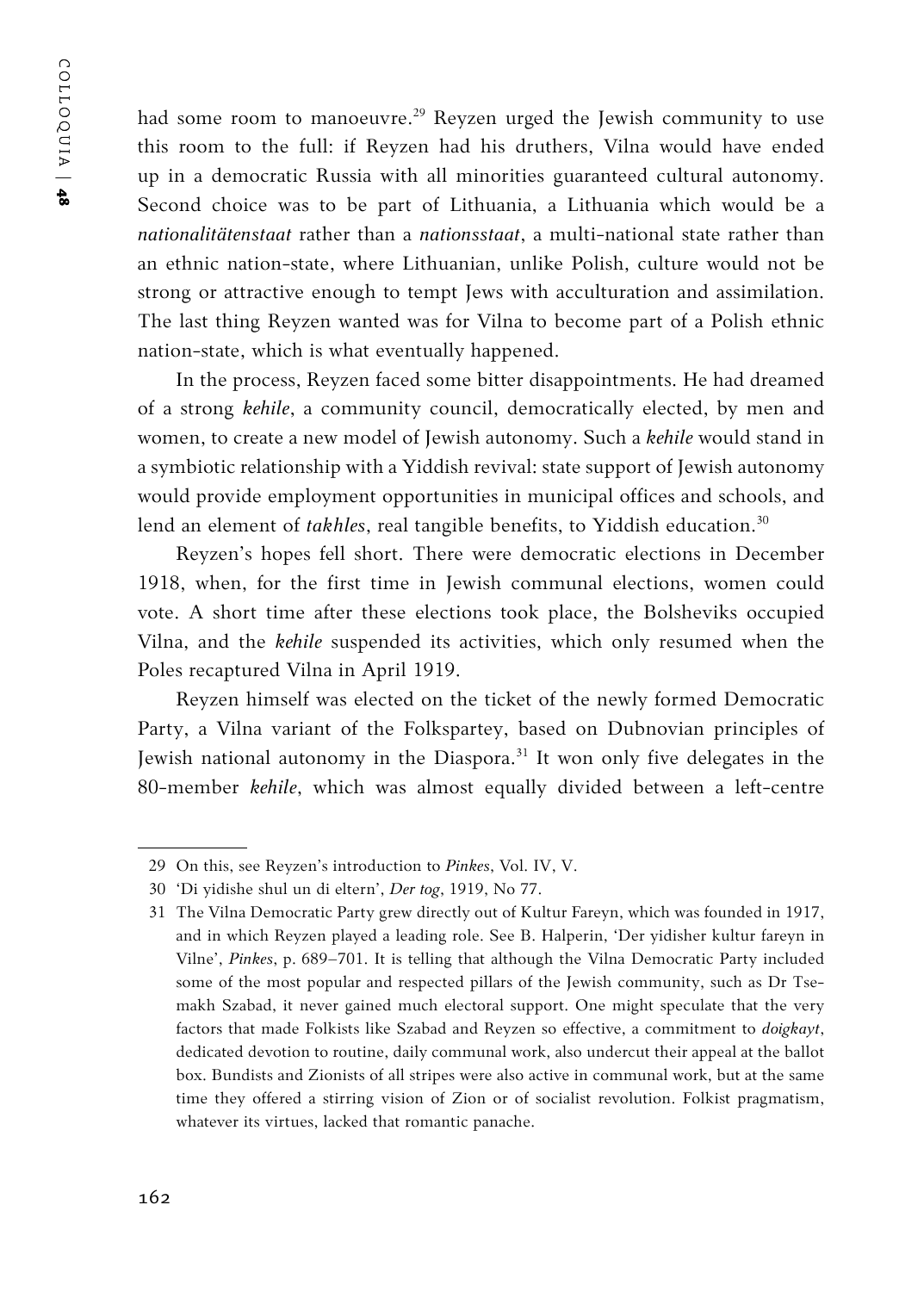bloc that included Bund, the Folkists and Labour Zionists, and a right-centre bloc based on Zionists and the Agudah, with the Artisan Union in the middle holding the balance.

The *kehile* came to life again in April 1919. When it came to defending Jewish interests and presenting a united front to the Allies and the Poles, the *kehile* was a success.<sup>32</sup> But the *kehile* quickly foundered on intractable intracommunal disputes over control of the Jewish school system. The left-centre bloc, including Reyzen, angrily rejected the Zionist takeover of the education department, and eventually left the *kehile* altogether. What Reyzen had long supported in theory, a strong *kehile* as a touchstone of Jewish autonomy in the Diaspora, he soon rejected in practice.

No one would have predicted the implosion of the *kehile* in 1919 and 1920, but what emerged next, one might say in a pragmatic ad-hoc fashion, was to be the template of Vilna's communal governance until 1939: a division of labour between the *kehile* on the one hand, and an extensive network of communal organisations and voluntary associations on the other. Jewish Vilna developed literally hundreds of such organisations: credit unions based in synagogues; associations of various professional groups ranging from physicians and lawyers to artisans and tailors; cultural societies and educational societies; sporting groups; *landkentenish*; and many more. Professor Arcadius Kahan, in a seminal article about his native city, referred to 'a hypertrophy of organisations', which came to include practically every member of the Jewish community. Vilna's many political parties existed in a symbiotic relationship with these organisations, imparting energy and enthusiasm.<sup>33</sup>

<sup>32</sup> On 5 May 1919, the kehile issued a defiant resolution that protested the pogrom, rejected all Polish charges of Jewish collaboration with the Bolsheviks, called for an international investigation of the pogrom, and demanded that the Poles respect Jewish national honour. It set up its own investigating commission, which gathered over 1,500 testimonies that were later made available to the Morgenthau and Samuel commissions. See *Barikht vegn der tetigkayt fun der Vilner yidisher kehile*, Vilna, 1920, p. 8–9. The kehile declared in its report that 'this resolution had great political significance. The Polish authorities recognised that in Vilna they were dealing with a Jewish community that was well organised and which possessed political and national consciousness, a community ready to fight, in all circumstances, for its rights … this forced the Poles, despite the anger which it aroused, to treat the kehile with a certain degree of respect.'

<sup>33</sup> Avrom Kahan, 'Vilne: a sotsyal-kultureler profil fun a yidisher kehille', in: David E. Fishman (ed.) *Yivo Bleter*, New Series, Vol. II, p. 33.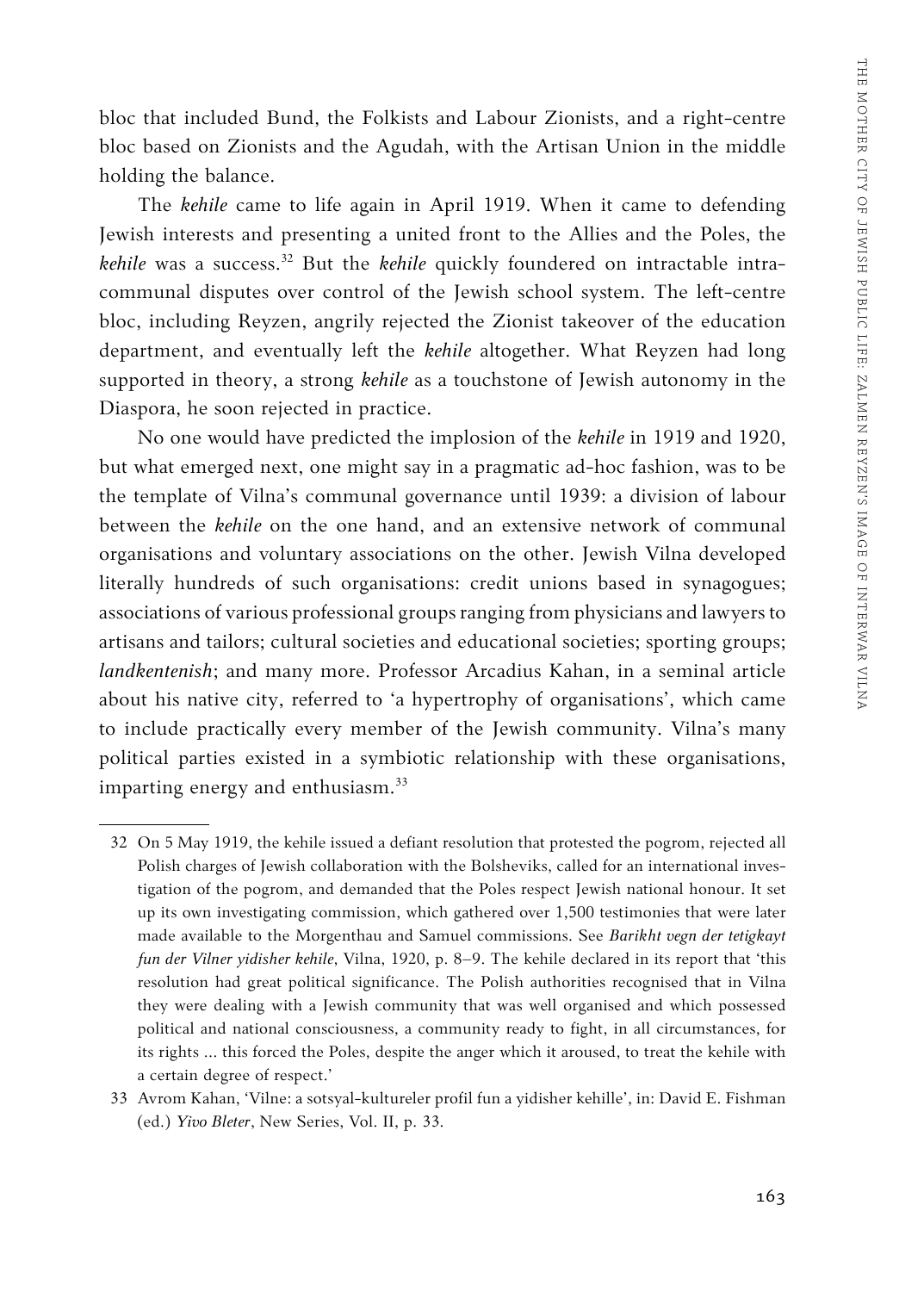COLLOQUIA | COLLOQUIA | 48

In short, what emerged was a largely self-sufficient Jewish community with a highly developed 'civil society', all in Yiddish. This is what Reyzen meant when he wrote in 1937 that Vilna was 'the mother city of Jewish *gezelshaftlekhkayt*'.34 By this, he meant that Vilna represented a vision larger than the city itself: the vision of a community that embodied the possibility of a creative national existence in the Diaspora: a community that could counterbalance political conflict with civic responsibility, neutralise the threat of assimilation with a united commitment to a Jewish language, and fund and support an entire network of social institutions that embodied a deep-rooted sense of national responsibility. One might also say that Vilna was the right size: a city, not a shtetl, but much smaller than a metropolis like Warsaw or Lodz. There were enough Jews to build a civic culture, but not so many that they were strangers to each other. And, as Cahan observed, there was much less social distance between various sectors of the community in Vilna than in any other major Jewish city.

This notion of *gezelshaftlekhkayt* was broad enough to recognise that Jewish Vilna was not homogenous. There was the religious Vilna of Rabbi Khaim Oyzer Grodzenski, the *mizrakhi* (religious Zionist) Vilna of Rabbi Yitshak Rubenstein, the Zionist Vilna of Dr Yankev Vygodski, and of the Tarbut (Hebrew language) gymnasium, whose graduates included later resistance heroes such as Yitzhak Zuckerman and Abba Kovner.

At the same time, what they all shared was a common language, Yiddish. Reyzen's claim that Vilna was the centre of Jewish *gezelshaftlekhkayt* went hand in hand with his belief that interwar Vilna was the unofficial capital of Yiddishland, the seat of the YIVO, the city where Moyshe Kulbak wrote that: '*Yidish iz der proster krants fun dembn-bleter, oyf di arayngangen di heylik-vokhike fun shtot*' (Yiddish is the homely crown of oak leaves, over the gates, sacred and profane into the city). For Kulbak, Vilna was now defined by its Yiddish speech; the city itself transformed what had been profane and routine into something higher and better. By the same token, this determination to valorise the Jewish everyday, the weekday Jew alongside the Sabbath Jew, largely informed the mission and ethos of the YIVO.<sup>35</sup>

<sup>34</sup> *Vilner tog*, 13 November 1937.

<sup>35</sup> For a good discussion of this by the director of the YIVO, see Max Weinreich, 'Derkenen dem haynt', *Yivo Bleter*, 1931, No 1.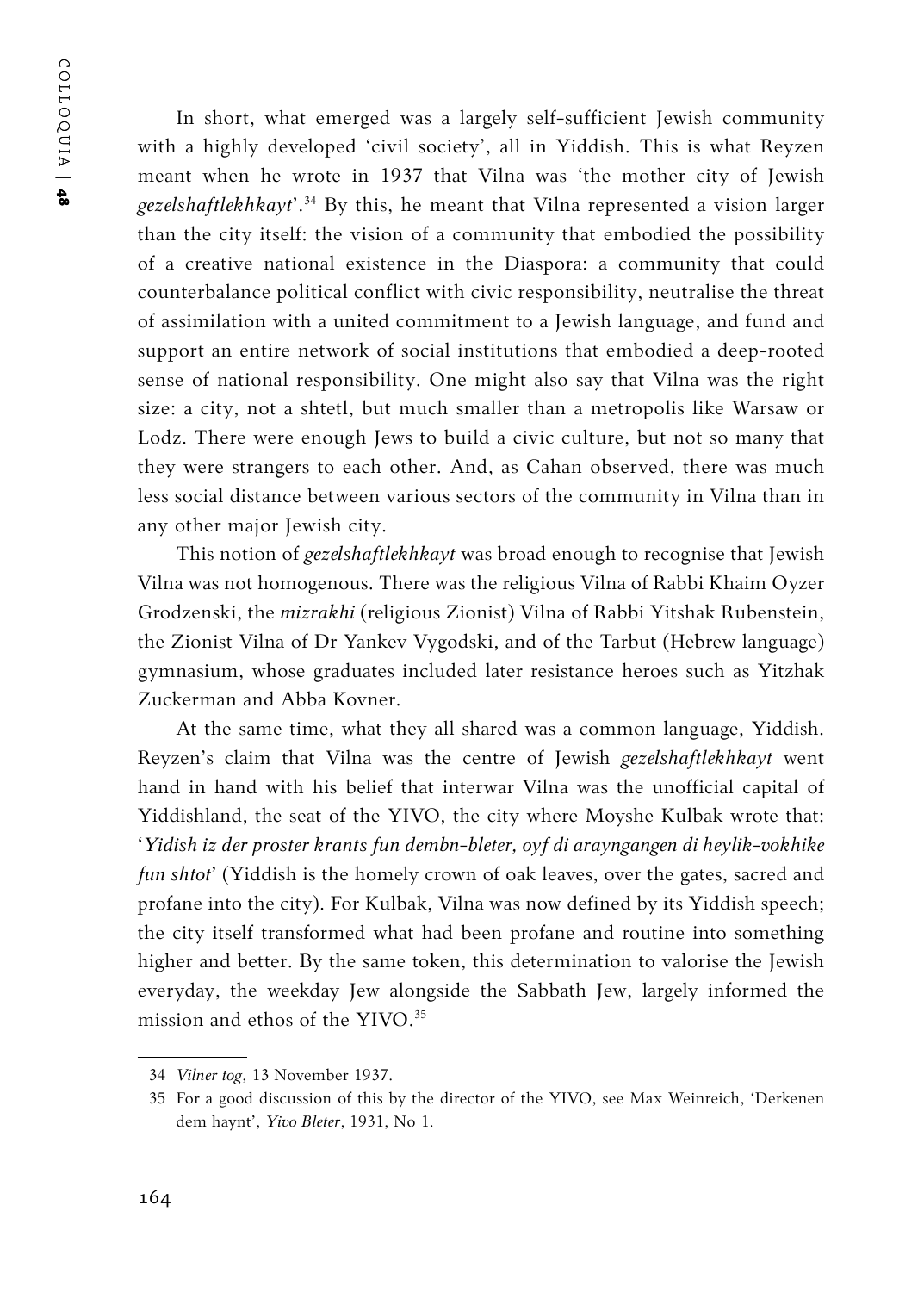One way Reyzen chose to better define the perception of Jewish Vilna, its place in Jewish geography, was to contrast it with Warsaw. For Reyzen, Vilna's virtues were highlighted by Warsaw's faults.<sup>36</sup> Vilna, with a fraction of Warsaw's Jewish population, achieved far more in the civic sphere. There was more national pride, more self-respect. The social and cultural differences that made Warsaw Jewry a mosaic of different Jewish worlds, Polish speakers, Hasidim, migrant Litvaks, were tempered in Vilna with more social solidarity and cultural homogeneity.<sup>37</sup> As early as 1918, and continuing throughout the interwar period, Reyzen underscored that while Warsaw had more Jews, its Jewish community lacked that core of dedicated *klal-tuer* (public activists) ready to do the hard work of community building. Reyzen underscored the ongoing collaboration between ordinary Jews and Vilna's Yiddish-speaking professional elites, who still incorporated much of the populist ethos of the old Russian intelligentsia.

This professional elite included dozens of very impressive individuals. There were scientists and educators, such as Yosef Yashunsky, and engineers, such as Avrom Klebanov and Mates Shrayber. Women played an important role: one example is Vita Levin, who ran a model school for mentally challenged children; and teachers such as Mira Berstein, to whom Abraham Sutzkever dedicated a poem in the Vilna Ghetto. Especially important in providing communal leadership was Vilna's corps of Jewish physicians. Dr Tsemakh Szabad was the first chairman of the democratic *kehile* (Jewish community council), the editor of *Folksgezunt* and *Vilner Zamlbikher*, and a leader of the Vilna Folkspartey. Dr Gershon Gershuni was one of the founders of *Hilf durkh arbet*. Dr Herts Kovarski built up the *Kinder-farzorgung*. Dr Eliyahu Globus led the major Jewish sports

<sup>36</sup> *Vilner Tog*, 1920, No 116. 'Where is any sign on consistent, ongoing systematic activity on the part of the Jewish intelligentsia in Warsaw? One should be ashamed of the fact that during this historical era that we are all experiencing, Warsaw failed to produce any literary publication that rose above the level of the daily press. Warsaw, with its large number of journalists and writers, made not the slightest attempt to achieve what we achieved here in Vilna …'

<sup>37</sup> Reyzen was far from the only writer to compare the two cities. In a 1926 article in *Literarishe bleter*, Y. Y. Singer made a strident defence of Vilna's virtues at Warsaw's expense. Both Vilna and Warsaw, Singer asserted, had spent a century under Russian rule. But Jewish Vilna had taken the best of what Russian culture had to offer: idealism, and a determination to work for the good of the community. Jewish Warsaw, on the other hand, had taken the worst: philistine *poshlost'*, selfishness, materialism and corruption. Vilna, not Warsaw, Singer concluded, was the world centre of Yiddish culture. See Y. Y. Singer, 'Vilne', *Literarishe bleter*, 1926, 19 February, No 94, p. 125.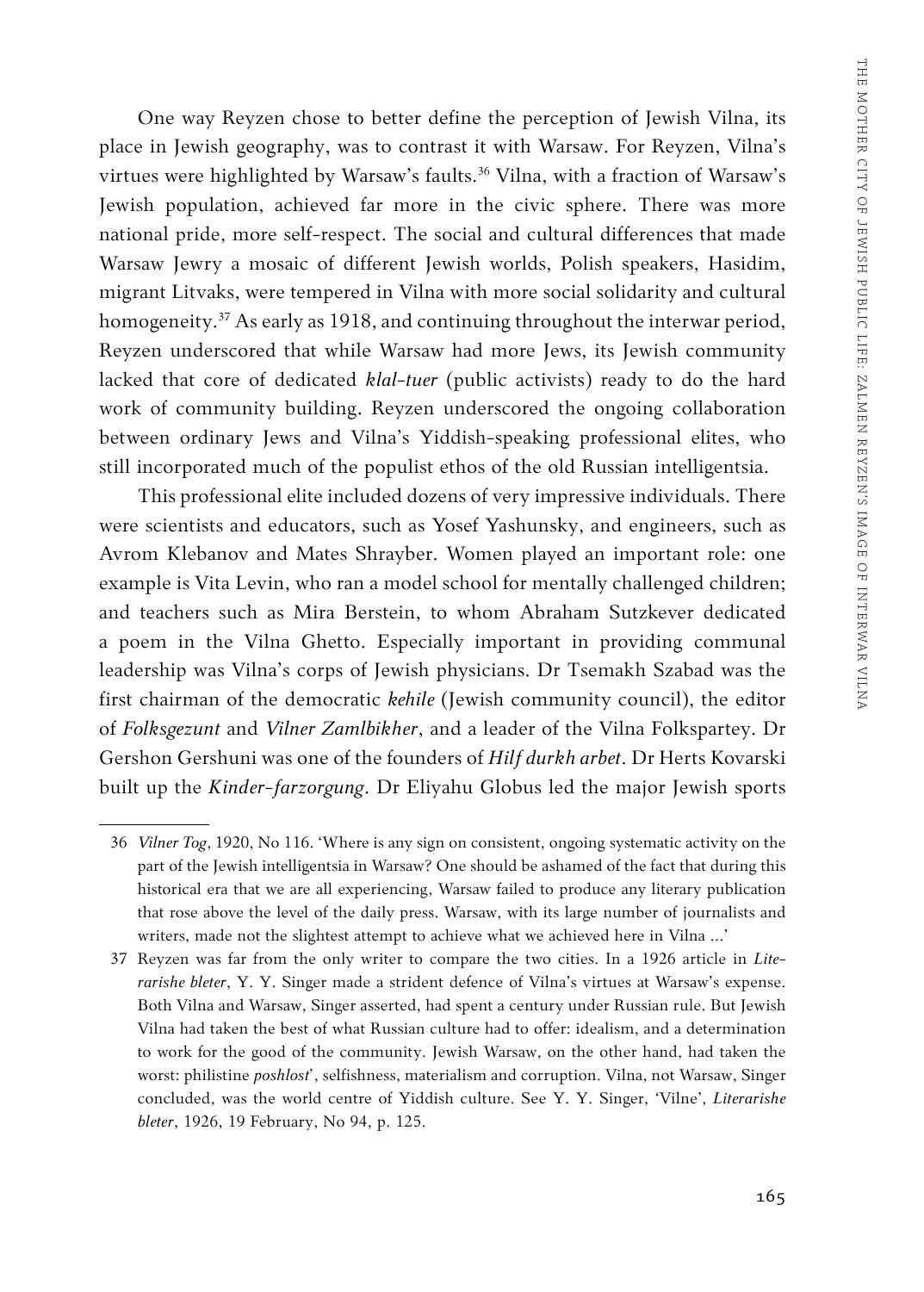club, the Vilna Maccabee. And, of course, Dr Yankev Vygodsky emerged as one of Vilna Jewry's most important leaders.38

Bringing together the traditions of the old Russian intelligentsia and Lithuanian Jewry, these professionals created a culture of community service, of social responsibility, and personal accountability. In Russian, there is a term '*filosofia malykh del*', the philosophy of small deeds. For a few radical Russian revolutionaries like Lenin, this term came to have a pejorative meaning. Why build a co-op, a school or a clinic, when you can aim for a revolution? In Vilna, there were certainly Jewish revolutionaries. But no one scoffed at 'small deeds'. It was the very life of the community. The ORT, the Vilna Technikum, the Realgymnasium, and 150 other organisations, owed their vitality to the hard work of engineers, doctors, lawyers, artisans, and many ordinary Jews.

One specific example Reyzen cited of the difference between Vilna and Warsaw was Vilna's new historiography, in which Reyzen played a key role: *Vilner zamlbikher* of 1916 and 1918, the 1922 *Pinkes*, and many other books right up to 1939, including *Shul-pinkes* of 1924, the enormous chronicle of the EKOPO, published in 1930, Yeshurin's *Vilna* published in 1936, Zalmen Szyk's *Vilna*, an amazing guidebook, whose first volume appeared in 1939.

Just to list these volumes reminds us that Vilna was doing something that no other Jewish community in the world was attempting to do: to rethink the very idea of community history, to write about itself in real time, and to expand the scope of the traditional chronicle (*pinkes*) to encompass a new Jewish reality.

This new Vilna Jewish historiography was a collective effort that brought together political rivals. Following in the footsteps of Simon Dubnov, S. Ansky and Y. L. Peretz, these texts epitomised the political and cultural urgency of *zamling*, of documenting Jewish life in all its variety. Including a vast array of subjects, these thousands of pages were a kind of vast '*kol bo*', a capacious almanac, whose implicit message was that the new Jewish world aborning in Vilna, the schools, sports clubs and libraries, was too diverse, too much a work in progress, to fit into the procrustean bed of narrow ideology. Ideologies, parties by all means; they imparted hope and the determination to face obstacles; but they

<sup>38</sup> On Vilna Jewish professionals and professional organisations, see the several articles that appeared in A.Y. Grodzensky (ed.), *Vilner Almanakh*, Vilna, 1939. Also, Tsemakh Szabad, 'Di yidishe doktoyrim in Vilne onheybndig fun der tsveyter helft fun 19tn yorhundert', in: Yefim Yeshurin (ed.), *Vilne: A zamlbukh gevidmet der shtot*, Vilne, New York, 1935, p. 725–736.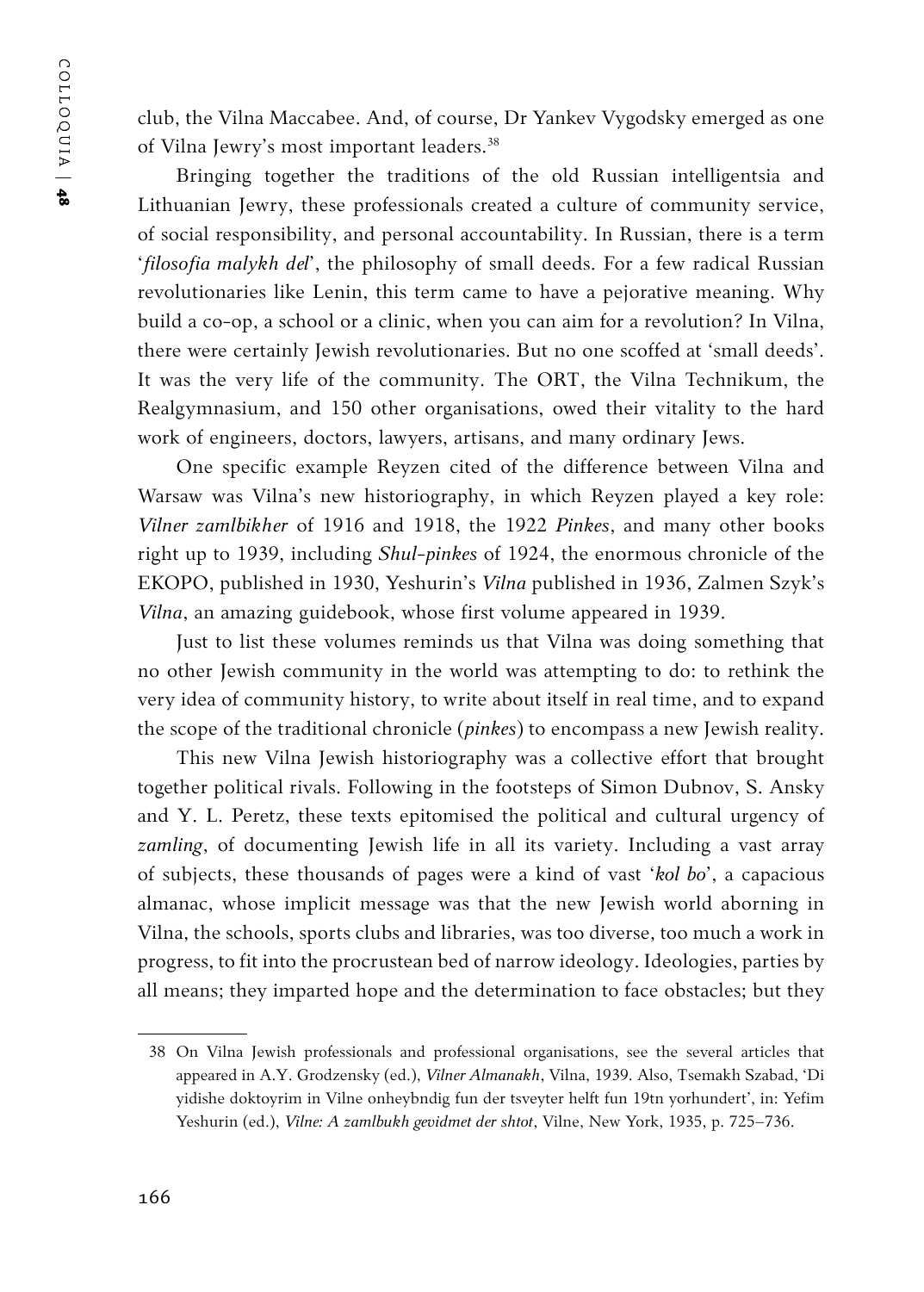were only one side of the coin; the other being a civil society of organisations where rivals could work together.

A key aspect of that model was the assertion that of all Jewish communities, Vilna was best positioned to serve as a model for how to synthesise Jewish tradition with modernity. With the exception of Khaykl Lunski's *Fun vilner geto*<sup>39</sup>, which mourned the decline of the old, traditional, religious Vilna, this new historiography highlighted Vilna's central role in the Jewish world. It was forward looking and optimistic. We are building something new, which will serve as a model for the entire Jewish world, Reyzen emphasised in his introduction to the 1922 *Pinkes*. 40

#### **Conclusions**

What Vilna managed to build is not just of local significance. It is important for all world Jewry. If, God forbid, these achievements that were won thanks to such hard efforts are swept away, it will be a terrible loss for all Jews.<sup>41</sup>

It is easy today to sigh over Reyzen's *naïveté*. His hopes for Yiddish did not work out. Politically, his democratic populism (*Folkism*) turned out to be a dead end. He was a democratic leftist, sceptical of Bund and of the communists, but willing to work with them for a common Yiddish cause. Over time, there is much evidence to suggest that his political views moved steadily leftward.<sup>42</sup> But in the end, he was brutally murdered, not by the Nazis, but by the Soviets, in 1941.

<sup>39</sup> Khaykl Lunski, *Fun vilner geto: geshtaltn un bilder*, Vilna, 1920.

<sup>40</sup> 'Hakdome', *Pinkes*, Vol. V.

<sup>41</sup> Ibid.

<sup>42</sup> Dawidowicz wrote that Reyzen was known to be a Trotskyite, but the evidence for this is thin. In 1918–1920, he condemned the Bolsheviks for their terror and dictatorship, even as he welcomed their support of Yiddish culture. By the same token, he rejected Bund's narrow class-based ideology, while also recognising that Yiddish culture needed the help of the Jewish labour movement. Over time, Reyzen did change. In a 1937 article in *Tog*, he noted that many Yiddishist intellectuals had left the Folkists to join Bund, because the Folkists had become a pale version of their former selves, while Bund was the most active force fighting for Yiddish culture. Astur recalls that Reyzen became quite pro-Soviet, but had to tread carefully as editor of *Tog*, because of Polish censorship. Nonetheless, he bitterly condemned the Molotov– Ribbentrop Pact, and this may have been the direct cause of his arrest in September 1939.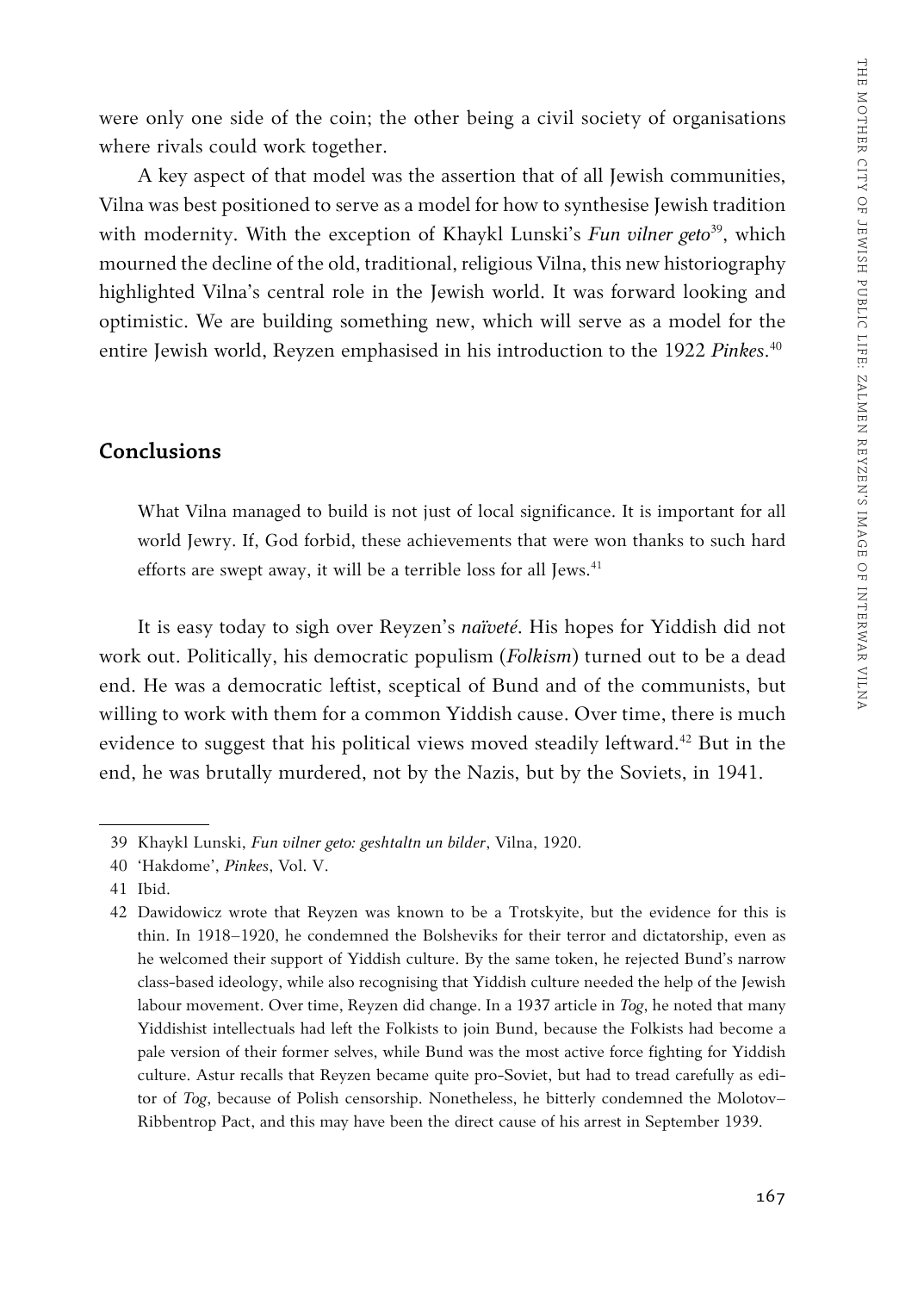COLLOQUIA | COLLOQUIA | 48

If we look at the history of prewar Polish Jewry just through the prism of the Holocaust, we see a community of millions hopelessly trapped, on the brink of disaster. Book titles such as Celia Stopnicka Heller's 'On the Edge of Destruction', or Jacob Leshchinsky's *Oyfn rand fun opgrunt*, speak for themselves. But doing good history is about trying to understand a period in its own terms, with a minimum of back shadowing.

If people like Max Weinreich and Zalmen Reyzen did not succumb to despair, that too is a stance that deserves serious study. Lucy Dawidowicz, who was herself quite pessimistic about the future of Polish Jewry, recalls that in 1939, Max Weinreich was full of optimism, and was going ahead with plans for the YIVO conference in 1940. At a regional medical conference that took place in Vilna in 1939, a Jewish doctor urged Jewish women to have more babies '*Oyf tselokhes undzere sonim*' (to spite our enemies). At one Yiddish school in Vilna, just one week before the start of the academic year, the Polish authorities suddenly confiscated all the furniture. Working day and night, Jewish parents cobbled together enough tables and desks to enable classes to begin.

Increasingly threatened, with mass emigration no option, what other choice did prewar Polish Jewry have, but to fall back on its inner resources of moral resistance and defiance? And here the image of Vilna, crafted by Reyzen and others, became especially important. Just before the war, a new song became popular: *Vilne shtot fun gayst un tmimes*. It was a song that fixed the image of Vilna as a special city whose unique past was especially suited to inspire Jews to meet the challenges of the dark present.

> Received 2020 03 01 Accepted 2021 11 01